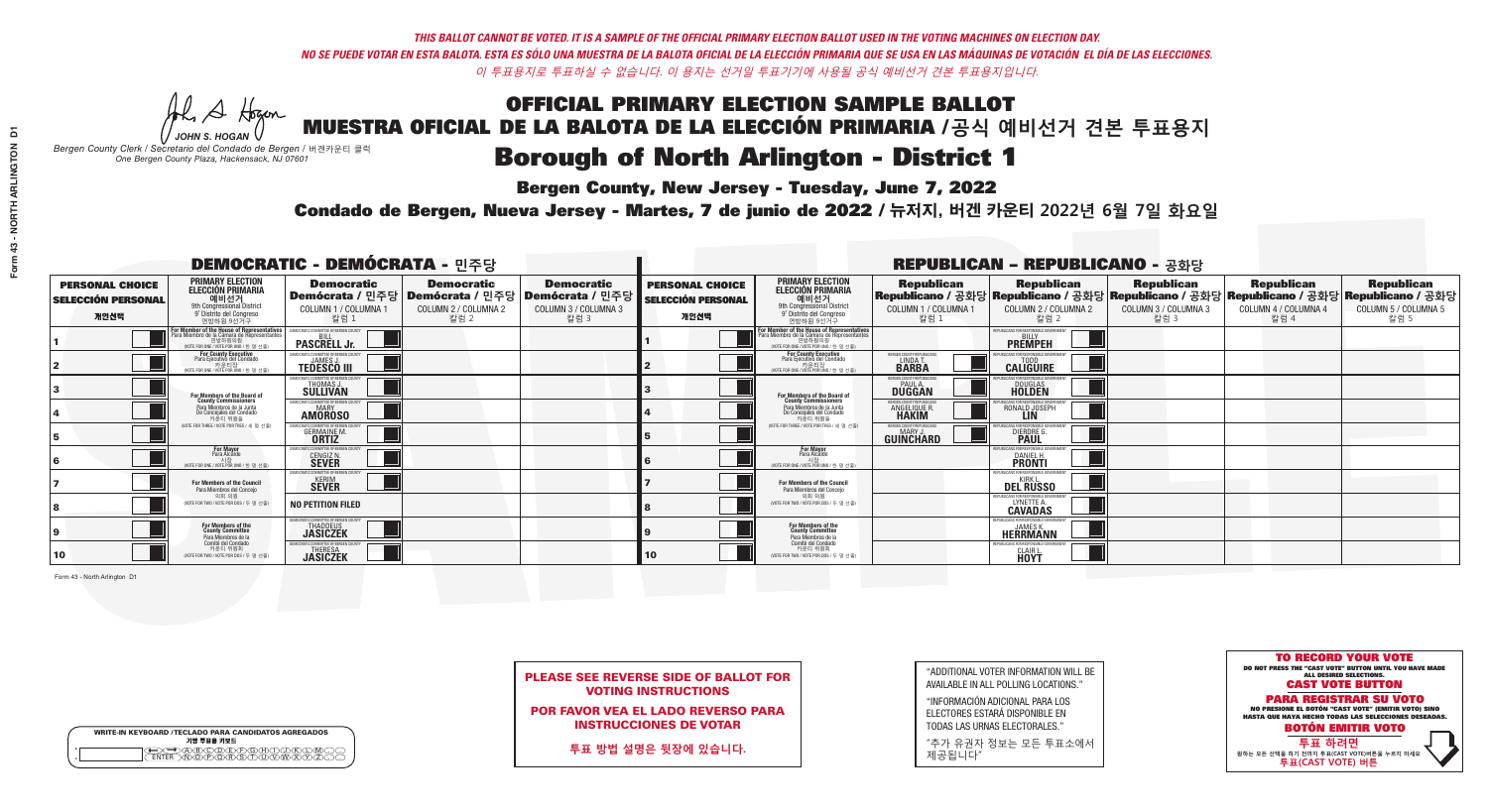A Hogan

**Bergen County, New Jersey - Tuesday, June 7, 2022** 

| <b>WRITE-IN KEYBOARD /TECLADO PARA CANDIDATOS AGREGADOS</b><br>기명 투표용 키보드 |  |
|---------------------------------------------------------------------------|--|
| >@®©@©E@®DQ®<br>`^N\@P\@R\$\T\U\V\\X\                                     |  |

*JOHN S. HOGAN Bergen County Clerk / Secretario del Condado de Bergen /* 버겐카운티 클럭 *One Bergen County Plaza, Hackensack, NJ 07601*

Condado de Bergen, Nueva Jersey - Martes, 7 de junio de 2022 / 뉴저지, 버겐 카운티 2022년 6월 7일 화요일 *One Bergen County Plaza, Hackensack, NJ 07601*



PLEASE SEE REVERSE SIDE OF BALLOT FOR VOTING INSTRUCTIONS

POR FAVOR VEA EL LADO REVERSO PARA INSTRUCCIONES DE VOTAR

**투표 방법 설명은 뒷장에 있습니다.**

"ADDITIONAL VOTER INFORMATION WILL BE AVAILABLE IN ALL POLLING LOCATIONS."

"INFORMACIÓN ADICIONAL PARA LOS ELECTORES ESTARÁ DISPONIBLE EN TODAS LAS URNAS ELECTORALES."

"추가 유권자 정보는 모든 투표소에서 제공됩니다"

| <b>DEMOCRATIC - DEMÓCRATA -</b> 민주당                         |                                                                                                                                             |                                                                          |                                                                                                       |                                                   |                                                             |                                                                                                                                                             |                                                               | <b>REPUBLICAN - REPUBLICANO - 공화당</b>                                                                                                           |                                                   |                                                   |                                                   |
|-------------------------------------------------------------|---------------------------------------------------------------------------------------------------------------------------------------------|--------------------------------------------------------------------------|-------------------------------------------------------------------------------------------------------|---------------------------------------------------|-------------------------------------------------------------|-------------------------------------------------------------------------------------------------------------------------------------------------------------|---------------------------------------------------------------|-------------------------------------------------------------------------------------------------------------------------------------------------|---------------------------------------------------|---------------------------------------------------|---------------------------------------------------|
| <b>PERSONAL CHOICE</b><br><b>SELECCIÓN PERSONAL</b><br>개인선택 | <b>PRIMARY ELECTION</b><br>ELECCIÓN PRIMARIA<br>9th Congressional District<br>9° Distrito del Congreso<br>연방하원 9선거구                         | <b>Democratic</b><br>COLUMN 1 / COLUMNA 1<br>칼럼 :                        | <b>Democratic</b><br>│Demócrata / 민주당│Demócrata / 민주당│Demócrata / 민주당<br>COLUMN 2 / COLUMNA 2<br>칼럼 2 | <b>Democratic</b><br>COLUMN 3 / COLUMNA 3<br>칼럼 3 | <b>PERSONAL CHOICE</b><br><b>SELECCIÓN PERSONAL</b><br>개인선택 | <b>PRIMARY ELECTION</b><br>ELECCIÓN PRIMARIA<br>9th Congressional District<br>9° Distrito del Congreso<br>연방하원 9선거구                                         | <b>Republican</b><br>COLUMN 1 / COLUMNA 1<br>칼럼 1             | <b>Republican</b><br>│Republicano / 공화당│Republicano / 공화당│Republicano / 공화당│Republicano / 공화당│Republicano / 공화당<br>COLUMN 2 / COLUMNA 2<br>칼럼 2 | <b>Republican</b><br>COLUMN 3 / COLUMNA 3<br>칼럼 3 | <b>Republican</b><br>COLUMN 4 / COLUMNA 4<br>칼럼 4 | <b>Republican</b><br>COLUMN 5 / COLUMNA 5<br>칼럼 5 |
|                                                             | or Member of the House of Representatives<br>ara Miembro de la Cámara de Representantes<br>연방하원의원<br>(VOTE FOR ONE / VOTE POR UNO / 한 명 선출) | <b>PASCRELL Jr.</b>                                                      |                                                                                                       |                                                   |                                                             | F <mark>or Member of the House of Representatives</mark><br>Para Miembro de la Cámara de Representantes<br>연방하원의원<br>(VOTE FOR ONE / VOTE POR UNO / 한 명 선출) |                                                               | <b>FPUBLICANS FOR RESPONSIBLE GOVERNM</b><br><b>PREMPEH</b>                                                                                     |                                                   |                                                   |                                                   |
|                                                             | <b>For County Executive</b><br>Para Ejecutivo del Condado<br>가운티장<br>(VOTE FOR ONE / VOTE POR UNO / 한 명 선출)                                 | DEMOCRATIC COMMITTEE OF BERGEN COUNTY<br><b>TEDESCO III</b>              |                                                                                                       |                                                   |                                                             | For County Executive<br>Para Ejecutivo del Condado<br>가운티장<br>(VOTE FOR ONE / VOTE POR UNO / 한 명 선출)                                                        | BERGEN COUNTY REPUBLICAN<br>LINDA T.                          | PHRI ICANS ENR RESPONSIRI E GOVERNMEI<br><b>CALIGUIRE</b>                                                                                       |                                                   |                                                   |                                                   |
|                                                             | For Members of the Board of<br>County Commissioners                                                                                         | MOCRATIC COMMITTEE OF BERGEN COUNT<br>THOMAS J.                          |                                                                                                       |                                                   |                                                             | For Members of the Board of<br>County Commissioners                                                                                                         | ERGEN COUNTY REPUBLICAN<br><b>PAUL A.</b><br><b>DUGGAN</b>    | <b>DOUGLAS</b>                                                                                                                                  |                                                   |                                                   |                                                   |
|                                                             | Para Miembros de la Junta<br>De Concejales del Condado<br>카우티 위원들                                                                           | MOCRATIC COMMITTEE OF BERGEN COUNT<br><b>AMOROSO</b>                     |                                                                                                       |                                                   |                                                             | Para Miembros de la Junta<br>De Concejales del Condado<br>카우티 위원들                                                                                           | ERGEN COUNTY REPUBLICAN<br><b>ANGELIQUE F</b><br><b>HAKIM</b> | RONALD JOSEPH<br><b>LIN</b>                                                                                                                     |                                                   |                                                   |                                                   |
|                                                             | (VOTE FOR THREE / VOTE POR TRES / 세 명 선출)                                                                                                   | <b>GERMAINE M.</b><br><b>ORTIZ</b>                                       |                                                                                                       |                                                   |                                                             | (VOTE FOR THREE / VOTE POR TRES / 세 명 선출)                                                                                                                   | ERGEN COUNTY REPUBLICANS<br><b>GUINCHARD</b>                  | <b>DIERDRE G</b><br><b>PAUL</b>                                                                                                                 |                                                   |                                                   |                                                   |
|                                                             | For Mayor<br>Para Alcalde<br>시장<br>(VOTE FOR ONE / VOTE POR UNO / 한 명 ·                                                                     | MOCRATIC COMMITTEE OF BERGEN COUNTY<br><b>CENGIZ N.</b>                  |                                                                                                       |                                                   |                                                             | For Mayor<br>Para Alcalde<br>NOTE FOR ONE / VOTE POR UNO / 한 명 선출)                                                                                          |                                                               | HRI ICANS FOR RESPONSIRI E I<br><b>DANIEL H.</b><br><b>PRONTI</b>                                                                               |                                                   |                                                   |                                                   |
|                                                             | For Members of the Council<br>Para Miembros del Conceio                                                                                     | CRATIC COMMITTEE OF BERGEN COUNTY<br><b>SEVER</b>                        |                                                                                                       |                                                   |                                                             | <b>For Members of the Council</b><br>Para Miembros del Conceio                                                                                              |                                                               | PUBLICANS FOR RESPONSIBLE GOV<br><b>KIRK</b><br><b>DEL RUSSO</b>                                                                                |                                                   |                                                   |                                                   |
|                                                             | 의회 의원<br>(VOTE FOR TWO / VOTE POR DOS / 두 명 선출)                                                                                             | <b>NO PETITION FILED</b>                                                 |                                                                                                       |                                                   |                                                             | 의회 의원<br>NOTE FOR TWO / VOTE POR DOS / 두 명 선출)                                                                                                              |                                                               | PUBLICANS FOR RESPONSIBLE GO<br>LYNETTE A.                                                                                                      |                                                   |                                                   |                                                   |
|                                                             | For Members of the<br>County Committee<br>Para Miembros de la<br>Comité del Condado                                                         | OCRATIC COMMITTEE OF BERGEN COUNTY<br><b>RUSSELL L.</b><br><b>PITMAN</b> |                                                                                                       |                                                   |                                                             | For Members of the<br>County Committee<br>Para Miembros de la<br>Comité del Condado                                                                         |                                                               | UBLICANS FOR RESPONSIBLE GO<br>BENJAMIN W.                                                                                                      |                                                   |                                                   |                                                   |
| 10                                                          | 카운티 위원회<br>(VOTE FOR TWO / VOTE POR DOS / 두 명 선출)                                                                                           | <b>NO PETITION FILED</b>                                                 |                                                                                                       |                                                   | 10                                                          | 카운티 위원회<br>(VOTE FOR TWO / VOTE POR DOS / 두 명 선출)                                                                                                           |                                                               | PUBLICANS FOR RESPONSIBLE GO<br><b>MIRIAM R.</b><br><b>ALVAREZ</b>                                                                              |                                                   |                                                   |                                                   |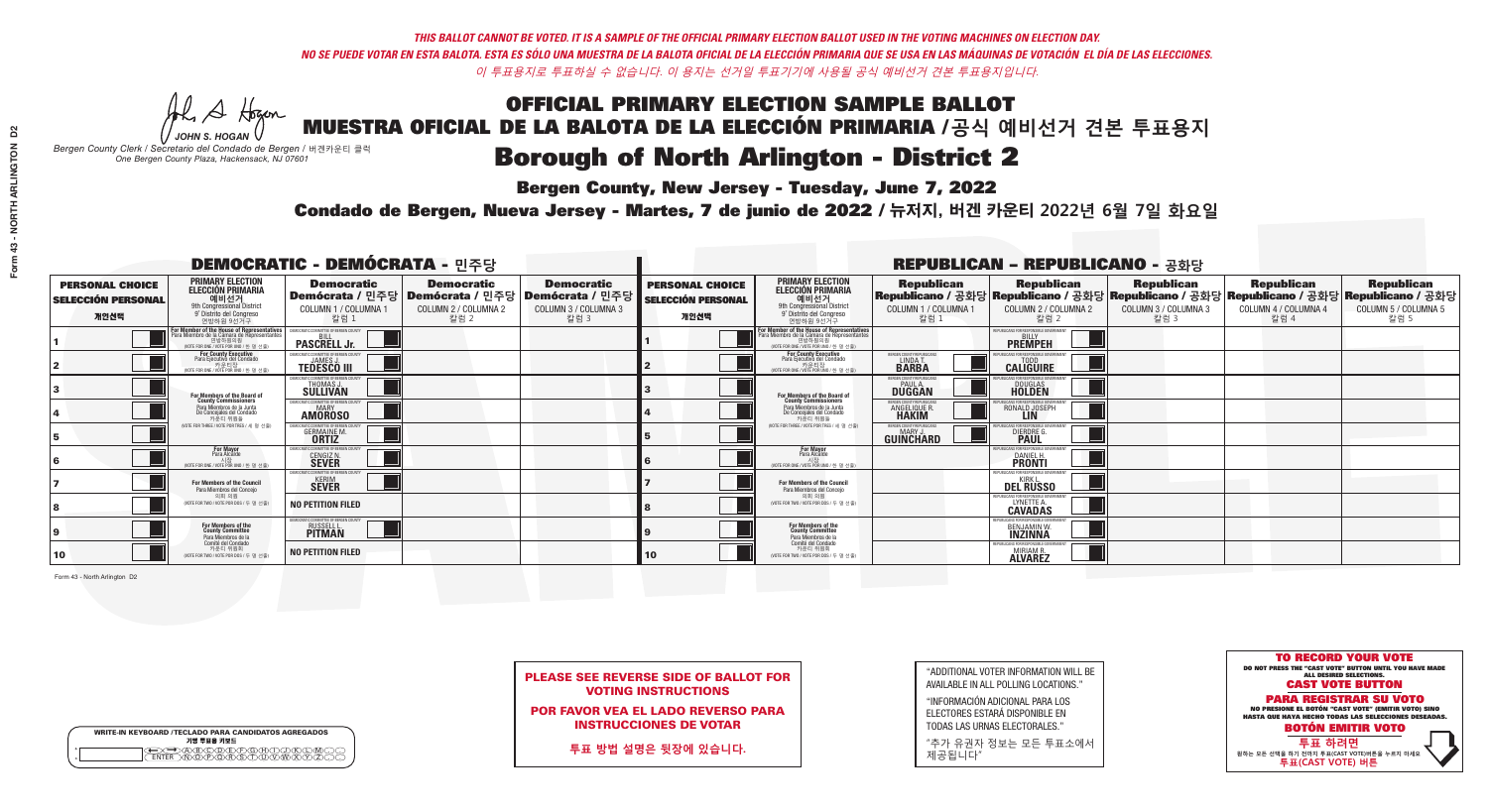A Hogan

**Bergen County, New Jersey - Tuesday, June 7, 2022** 

| <b>WRITE-IN KEYBOARD /TECLADO PARA CANDIDATOS AGREGADOS</b><br>기명 투표용 키보드 |  |
|---------------------------------------------------------------------------|--|
| DABODEEOHD.<br>WWD.P.Q.R.S.NUMM<br><b>FNTFR</b>                           |  |

*JOHN S. HOGAN Bergen County Clerk / Secretario del Condado de Bergen /* 버겐카운티 클럭 *One Bergen County Plaza, Hackensack, NJ 07601*

Condado de Bergen, Nueva Jersey - Martes, 7 de junio de 2022 / 뉴저지, 버겐 카운티 2022년 6월 7일 화요일 *One Bergen County Plaza, Hackensack, NJ 07601*



PLEASE SEE REVERSE SIDE OF BALLOT FOR VOTING INSTRUCTIONS

POR FAVOR VEA EL LADO REVERSO PARA INSTRUCCIONES DE VOTAR

**투표 방법 설명은 뒷장에 있습니다.**

"ADDITIONAL VOTER INFORMATION WILL BE AVAILABLE IN ALL POLLING LOCATIONS."

"INFORMACIÓN ADICIONAL PARA LOS ELECTORES ESTARÁ DISPONIBLE EN TODAS LAS URNAS ELECTORALES."

"추가 유권자 정보는 모든 투표소에서 제공됩니다"

|                                                             |                                                                                                                                                       |                                                                                                        |                                                   | <b>REPUBLICAN - REPUBLICANO - 공화당</b>             |                                                             |                                                                                                                                   |                                                             |                                                                                                                                                |                                                   |                                                   |                                                   |
|-------------------------------------------------------------|-------------------------------------------------------------------------------------------------------------------------------------------------------|--------------------------------------------------------------------------------------------------------|---------------------------------------------------|---------------------------------------------------|-------------------------------------------------------------|-----------------------------------------------------------------------------------------------------------------------------------|-------------------------------------------------------------|------------------------------------------------------------------------------------------------------------------------------------------------|---------------------------------------------------|---------------------------------------------------|---------------------------------------------------|
| <b>PERSONAL CHOICE</b><br><b>SELECCIÓN PERSONAL</b><br>개인선택 | <b>PRIMARY ELECTION</b><br><b>ELECCIÓN PRIMARIA</b><br>예비선거<br><sup>9th</sup> Congressional District<br>9° Distrito del Congreso<br>연방하원 9선거구         | <b>Democratic</b><br>│Demócrata / 민주당│Demócrata / 민주당│Demócrata / 민주당│<br>COLUMN 1 / COLUMNA 1<br>칼럼 1 | <b>Democratic</b><br>COLUMN 2 / COLUMNA 2<br>칼럼 2 | <b>Democratic</b><br>COLUMN 3 / COLUMNA 3<br>칼럼 3 | <b>PERSONAL CHOICE</b><br><b>SELECCIÓN PERSONAL</b><br>개인선택 | <b>PRIMARY ELECTION</b><br>ELECCIÓN PRIMARIA<br>9th Congressional District<br>9° Distrito del Congreso<br>연방하원 9선거구               | <b>Republican</b><br>COLUMN 1 / COLUMNA 1<br>칼럼 1           | <b>Republican</b><br>Republicano / 공화당 Republicano / 공화당 Republicano / 공화당 Republicano / 공화당 Republicano / 공화당<br>COLUMN 2 / COLUMNA 2<br>칼럼 2 | <b>Republican</b><br>COLUMN 3 / COLUMNA 3<br>칼럼 3 | <b>Republican</b><br>COLUMN 4 / COLUMNA 4<br>칼럼 4 | <b>Republican</b><br>COLUMN 5 / COLUMNA 5<br>칼럼 5 |
|                                                             | F <b>or Member of the House of Representatives</b><br>Para Miembro de la Cámara de Representantes<br>연방하원의원<br>(VOTE FOR ONE / VOTE POR UNO / 한 명 선출) | COMMITTEE OF BERGEN COUNT<br><b>PASCRELL Jr.</b>                                                       |                                                   |                                                   |                                                             | For Member of the House of Representatives<br>Para Miembro de la Cámara de Representantes<br>WOTE FOR ONE / VOTE POR UNO / 한 명 선출 |                                                             | PUBLICANS FOR RESPONSIBLE GOVERNMENT<br><b>PREMPEH</b>                                                                                         |                                                   |                                                   |                                                   |
|                                                             | For County Executive<br>Para Ejecutivo del Condado<br>가운티장 - 카운티장<br>(VOTE FOR ONE / VOTE POR UNO / 한 명 선출)                                           | EMOCRATIC COMMITTEE OF BERGEN COUNT<br><b>TEDESCO III</b>                                              |                                                   |                                                   |                                                             | <b>For County Executive</b><br>Para Ejecutivo del Condado<br>(VOTE FOR ONE / VOTE POR UNO / 한 명 선출                                | ERGEN COUNTY REPUBLICAN<br>LINDA T.                         | <b>CALIGUIRE</b>                                                                                                                               |                                                   |                                                   |                                                   |
|                                                             | <b>For Members of the Board of<br/>County Commissioners</b>                                                                                           | <b>EMOCRATIC COMMITTEE OF BERGEN COUNTY</b><br>THOMAS J.                                               |                                                   |                                                   |                                                             | For Members of the Board of<br>County Commissioners                                                                               | BERGEN COUNTY REPUBLICAN<br><b>PAUL A.</b><br><b>DUGGAN</b> | <b>DOUGLAS</b>                                                                                                                                 |                                                   |                                                   |                                                   |
|                                                             | Para Miembros de la Junta<br>De Concejales del Condado<br>카운티 위원들                                                                                     | <b>EMOCRATIC COMMITTEE OF BERGEN COUNTY</b><br><b>AMOROSO</b>                                          |                                                   |                                                   |                                                             | Para Miembros de la Junta<br>De Concejales del Condado<br>카운티 위원들                                                                 | ERGEN COUNTY REPUBLICA<br>ANGELIQUE R.                      | RONALD JOSEPH<br><b>LIN</b>                                                                                                                    |                                                   |                                                   |                                                   |
|                                                             | NOTE FOR THREE / VOTE POR TRES / 세 명 선출)                                                                                                              | RATIC COMMITTEE OF RERGEN COI<br><b>GERMAINE M.</b>                                                    |                                                   |                                                   |                                                             | (VOTE FOR THREE / VOTE POR TRES / 세 명 선출)                                                                                         | ERGEN COUNTY REPUBLICAN<br>MARY J<br>GUINCHARD              | DIERDRE G                                                                                                                                      |                                                   |                                                   |                                                   |
|                                                             | <b>For Mayor</b><br>Para Alcalde<br>시장<br>(VOTE FOR ONE / VOTE POR UNO / 한 명 선출)                                                                      | CRATIC COMMITTEE OF BERGEN COUNT<br><b>CENGIZ N.</b>                                                   |                                                   |                                                   |                                                             | <b>For Mayor</b><br>Para Alcalde<br>시장<br>(VOTE FOR ONE / VOTE POR UNO / 한 명 선출                                                   |                                                             | <b>FOR RESPONSIBLE G</b><br>DANIEL H.                                                                                                          |                                                   |                                                   |                                                   |
|                                                             | For Members of the Council<br>Para Miembros del Concejo                                                                                               | MOCRATIC COMMITTEE OF BERGEN COUNTY<br><b>SEVER</b>                                                    |                                                   |                                                   |                                                             | <b>For Members of the Council</b><br>Para Miembros del Concejo                                                                    |                                                             | PHRI ICANS ENR RESPONSIRI E G<br>KIRK I<br><b>DEL RUSSO</b>                                                                                    |                                                   |                                                   |                                                   |
|                                                             | 의회 의원<br>(VOTE FOR TWO / VOTE POR DOS / 두 명 선출)                                                                                                       | <b>NO PETITION FILED</b>                                                                               |                                                   |                                                   |                                                             | 의회 의원<br>(VOTE FOR TWO / VOTE POR DOS / 두 명 선출)                                                                                   |                                                             | PUBLICANS FOR RESPONSIBLE GOVE<br>LYNETTE A.                                                                                                   |                                                   |                                                   |                                                   |
|                                                             | For Members of the<br>County Committee<br>Para Miembros de la<br>Comité del Condado                                                                   | <b>NO PETITION FILED</b>                                                                               |                                                   |                                                   |                                                             | For Members of the<br>County Committee<br>Para Miembros de la<br>Comité del Condado                                               |                                                             | <b>MATHEW T.</b><br><b>GROSS</b>                                                                                                               |                                                   |                                                   |                                                   |
| 10                                                          | 카운티 위원회<br>(VOTE FOR TWO / VOTE POR DOS / 두 명 선출)                                                                                                     | <b>NO PETITION FILED</b>                                                                               |                                                   |                                                   | 10                                                          | 카운티 위원회<br>(VOTE FOR TWO / VOTE POR DOS / 두 명 선출)                                                                                 |                                                             | ELIZABETH                                                                                                                                      |                                                   |                                                   |                                                   |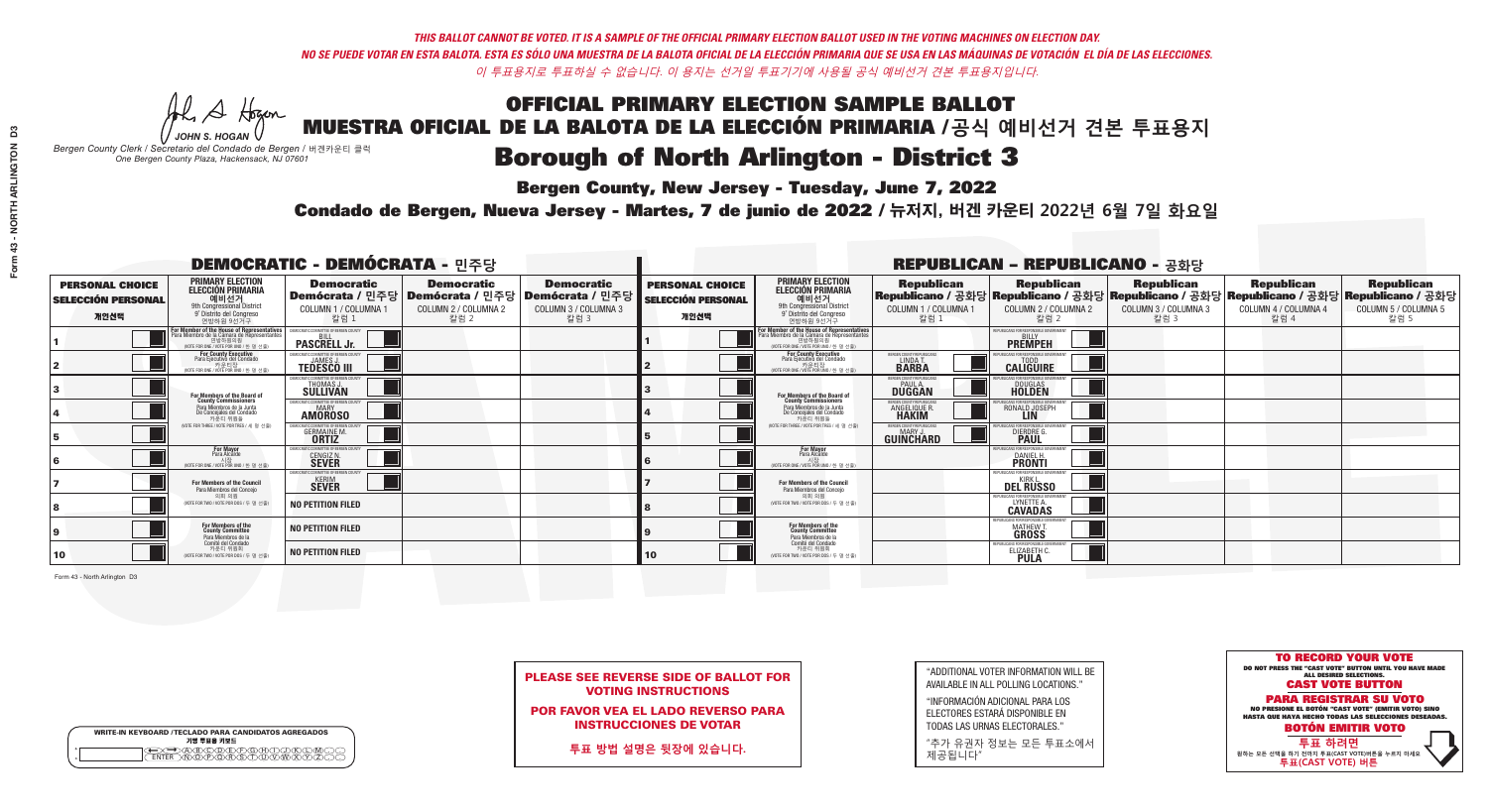A Hogan

**Bergen County, New Jersey - Tuesday, June 7, 2022** 

| <b>WRITE-IN KEYBOARD /TECLADO PARA CANDIDATOS AGREGADOS</b><br>기명 투표용 키보드 |  |
|---------------------------------------------------------------------------|--|
| DA BOORDDOADDIND<br>DIN OPORSIDOARWAY<br><b>FNTFR</b>                     |  |

*JOHN S. HOGAN Bergen County Clerk / Secretario del Condado de Bergen /* 버겐카운티 클럭 *One Bergen County Plaza, Hackensack, NJ 07601*



PLEASE SEE REVERSE SIDE OF BALLOT FOR VOTING INSTRUCTIONS

POR FAVOR VEA EL LADO REVERSO PARA INSTRUCCIONES DE VOTAR

**투표 방법 설명은 뒷장에 있습니다.**

| "ADDITIONAL VOTER INFORMATION WILL BE |
|---------------------------------------|
| AVAILABLE IN ALL POLLING LOCATIONS."  |

"INFORMACIÓN ADICIONAL PARA LOS ELECTORES ESTARÁ DISPONIBLE EN TODAS LAS URNAS ELECTORALES."

"추가 유권자 정보는 모든 투표소에서 제공됩니다"

Condado de Bergen, Nueva Jersey - Martes, 7 de junio de 2022 / 뉴저지, 버겐 카운티 2022년 6월 7일 화요일 *One Bergen County Plaza, Hackensack, NJ 07601*

| <b>DEMOCRATIC - DEMÓCRATA - 민주당</b>                         |                                                                                                                                                   |                                                                        |                                                   |                                                                                                        |                                                             |                                                                                                                                                             |                                                            | <b>REPUBLICAN - REPUBLICANO - 공화당</b>                                                                                                           |                                                   |                                                   |                                                   |
|-------------------------------------------------------------|---------------------------------------------------------------------------------------------------------------------------------------------------|------------------------------------------------------------------------|---------------------------------------------------|--------------------------------------------------------------------------------------------------------|-------------------------------------------------------------|-------------------------------------------------------------------------------------------------------------------------------------------------------------|------------------------------------------------------------|-------------------------------------------------------------------------------------------------------------------------------------------------|---------------------------------------------------|---------------------------------------------------|---------------------------------------------------|
| <b>PERSONAL CHOICE</b><br><b>SELECCIÓN PERSONAL</b><br>개인선택 | <b>PRIMARY ELECTION</b><br>ELECCIÓN PRIMARIA<br>예비선거<br><sup>9th</sup> Congressional District<br>9° Distrito del Congreso<br>연방하원 9선거구            | <b>Democratic</b><br>COLUMN 1 / COLUMNA 1<br>칼럼 1                      | <b>Democratic</b><br>COLUMN 2 / COLUMNA 2<br>칼럼 2 | <b>Democratic</b><br>│Demócrata / 민주당│Demócrata / 민주당│Demócrata / 민주당│<br>COLUMN 3 / COLUMNA 3<br>칼럼 3 | <b>PERSONAL CHOICE</b><br><b>SELECCIÓN PERSONAL</b><br>개인선택 | <b>PRIMARY ELECTION</b><br>ELECCIÓN PRIMARIA<br>9th Congressional District<br>9° Distrito del Congreso<br>연방하원 9선거구                                         | <b>Republican</b><br>COLUMN 1 / COLUMNA 1<br>칼럼 1          | <b>Republican</b><br>│Republicano / 공화당│Republicano / 공화당│Republicano / 공화당│Republicano / 공화당│Republicano / 공화당<br>COLUMN 2 / COLUMNA 2<br>칼럼 2 | <b>Republican</b><br>COLUMN 3 / COLUMNA 3<br>칼럼 3 | <b>Republican</b><br>COLUMN 4 / COLUMNA 4<br>칼럼 4 | <b>Republican</b><br>COLUMN 5 / COLUMNA 5<br>칼럼 5 |
|                                                             | <b>r Member of the House of Representatives</b><br>ara Miembro de la Cámara de Representantes<br>연방하원의원<br>(VOTE FOR ONE / VOTE POR UNO / 한 명 선출) | <b>PASCRELL Jr.</b>                                                    |                                                   |                                                                                                        |                                                             | F <mark>or Member of the House of Representatives</mark><br>Para Miembro de la Cámara de Representantes<br>연방하원의원<br>(VOTE FOR ONE / VOTE POR UNO / 한 명 선출) |                                                            | <b>FPUBLICANS FOR RESPONSIBLE GOVERNI</b><br><b>PREMPEH</b>                                                                                     |                                                   |                                                   |                                                   |
|                                                             | For County Executive<br>Para Ejecutivo del Condado<br>가운티장<br>(VOTE FOR ONE / VOTE POR UNO / 한 명 선출)                                              | JEMOCRATIC COMMITTEE OF BERGEN COUNTY<br><b>TEDESCO III</b>            |                                                   |                                                                                                        |                                                             | <b>For County Executive</b><br>Para Ejecutivo del Condado<br>7) 카운티장<br>(VOTE FOR ONE / VOTE POR UNO / 한 명 선출)                                              | BERGEN COUNTY REPUBLICAN<br>LINDA T.                       | PHRI ICANS FOR RESPONSIRI E GOVERNME!<br><b>CALIGUIRE</b>                                                                                       |                                                   |                                                   |                                                   |
|                                                             | For Members of the Board of<br>County Commissioners                                                                                               | EMOCRATIC COMMITTEE OF BERGEN COUNT<br>THOMAS J.                       |                                                   |                                                                                                        |                                                             | For Members of the Board of<br>County Commissioners                                                                                                         | ERGEN COUNTY REPUBLICAN<br><b>PAUL A.</b><br><b>DUGGAN</b> | <b>DOUGLAS</b>                                                                                                                                  |                                                   |                                                   |                                                   |
|                                                             | Para Miembros de la Junta<br>De Concejales del Condado<br>카우티 위원들                                                                                 | MOCRATIC COMMITTEE OF BERGEN COUNT<br><b>AMOROSO</b>                   |                                                   |                                                                                                        |                                                             | Para Miembros de la Junta<br>De Concejales del Condado<br>카우티 위원들                                                                                           | <b>ERGEN COUNTY REPUBLICAN</b><br>ANGELIQUE R              | RONALD JOSEPH<br><b>LIN</b>                                                                                                                     |                                                   |                                                   |                                                   |
|                                                             | NOTE FOR THREE / VOTE POR TRES / 세 명 선출)                                                                                                          | <b>GERMAINE M.</b><br><b>ORTIZ</b>                                     |                                                   |                                                                                                        |                                                             | (VOTE FOR THREE / VOTE POR TRES / 세 명 선출)                                                                                                                   | ERGEN COUNTY REPUBLICANS<br>GUINCHARD                      | DIERDRE G                                                                                                                                       |                                                   |                                                   |                                                   |
|                                                             | For Mayor<br>Para Alcalde<br>WOTE FOR ONE / VOTE POR UNO / 한 명                                                                                    | MOCRATIC COMMITTEE OF BERGEN COUNTY<br><b>CENGIZ N</b><br><b>SEVER</b> |                                                   |                                                                                                        |                                                             | For Mayor<br>Para Alcalde<br>시장<br>NOTE FOR ONE / VOTE POR UNO / 한 명 선출)                                                                                    |                                                            | PHRI ICANS ENR RESPONSIRI E (<br><b>DANIEL H.</b><br><b>PRONTI</b>                                                                              |                                                   |                                                   |                                                   |
|                                                             | For Members of the Council<br>Para Miembros del Conceio                                                                                           | OCRATIC COMMITTEE OF BERGEN COUNTY<br><b>SEVER</b>                     |                                                   |                                                                                                        |                                                             | <b>For Members of the Council</b><br>Para Miembros del Conceio                                                                                              |                                                            | PUBLICANS FOR RESPONSIBLE GOVERNMEN<br><b>DEL RUSSO</b>                                                                                         |                                                   |                                                   |                                                   |
|                                                             | 의회 의원<br>(VOTE FOR TWO / VOTE POR DOS / 두 명 선출)                                                                                                   | <b>NO PETITION FILED</b>                                               |                                                   |                                                                                                        |                                                             | 의회 의원<br>NOTE FOR TWO / VOTE POR DOS / 두 명 선출)                                                                                                              |                                                            | PUBLICANS FOR RESPONSIBLE G<br>LYNETTE A.                                                                                                       |                                                   |                                                   |                                                   |
|                                                             | For Members of the<br>County Committee<br>Para Miembros de la                                                                                     | MOCRATIC COMMITTEE OF BERGEN COUNTY<br><b>YAMPAGLIA</b>                |                                                   |                                                                                                        |                                                             | For Members of the<br>County Committee<br>Para Miembros de la<br>Comité del Condado                                                                         |                                                            | PUBLICANS FOR RESPONSIBLE GOVERNMENT<br><b>SANFILIPPO</b>                                                                                       |                                                   |                                                   |                                                   |
| 10                                                          | Comité del Condado<br>카운티 위원회<br>(VOTE FOR TWO / VOTE POR DOS / 두 명 선출)                                                                           | <b>EMOCRATIC COMMITTEE OF BERGEN COUNTY</b><br><b>YAMPAGLIA</b>        |                                                   |                                                                                                        | 10                                                          | 카운티 위원회<br>(VOTE FOR TWO / VOTE POR DOS / 두 명 선출)                                                                                                           |                                                            | PUBLICANS FOR RESPONSIBLE GOVERNMEN<br><b>SANFILIPPO</b>                                                                                        |                                                   |                                                   |                                                   |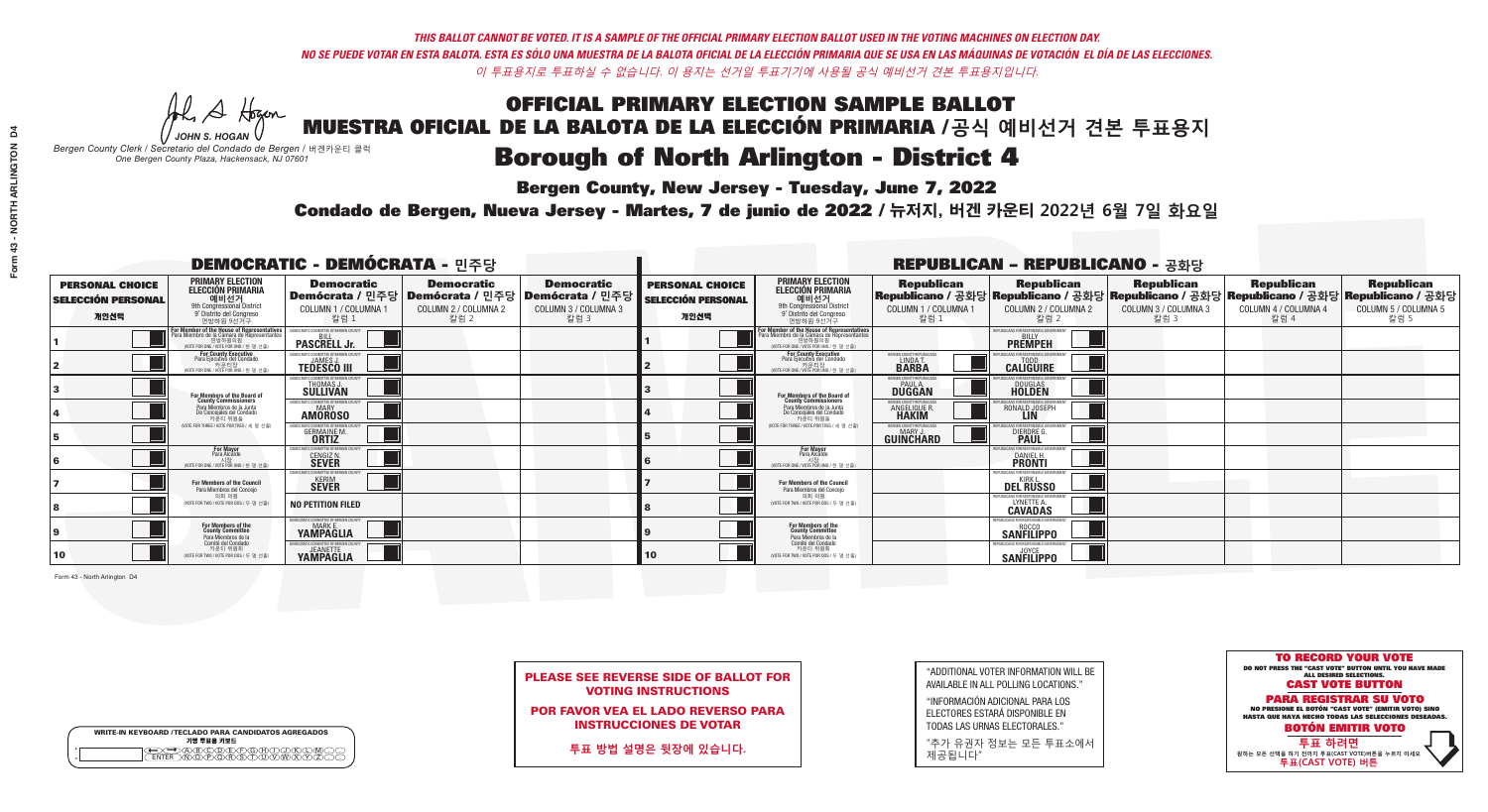A Hogan

**Bergen County, New Jersey - Tuesday, June 7, 2022** 

| <b>WRITE-IN KEYBOARD /TECLADO PARA CANDIDATOS AGREGADOS</b><br>기명 투표용 키보드 |  |
|---------------------------------------------------------------------------|--|
| >@®©®®®®®<br>}M@®@®\$\$OM                                                 |  |

*JOHN S. HOGAN Bergen County Clerk / Secretario del Condado de Bergen /* 버겐카운티 클럭 *One Bergen County Plaza, Hackensack, NJ 07601*



PLEASE SEE REVERSE SIDE OF BALLOT FOR VOTING INSTRUCTIONS

POR FAVOR VEA EL LADO REVERSO PARA INSTRUCCIONES DE VOTAR

**투표 방법 설명은 뒷장에 있습니다.**

"ADDITIONAL VOTER INFORMATION WILL BE AVAILABLE IN ALL POLLING LOCATIONS."

"INFORMACIÓN ADICIONAL PARA LOS ELECTORES ESTARÁ DISPONIBLE EN TODAS LAS URNAS ELECTORALES."

"추가 유권자 정보는 모든 투표소에서 제공됩니다"

Condado de Bergen, Nueva Jersey - Martes, 7 de junio de 2022 / 뉴저지, 버겐 카운티 2022년 6월 7일 화요일 *One Bergen County Plaza, Hackensack, NJ 07601*

| <b>DEMOCRATIC - DEMÓCRATA - 민주당</b>                         |                                                                                                                                                  |                                                                                                        |                                                   |                                                   |                                                             |                                                                                                                                                           |                                                            | <b>REPUBLICAN - REPUBLICANO - 공화당</b>                                                                                                           |                                                   |                                                   |                                                   |
|-------------------------------------------------------------|--------------------------------------------------------------------------------------------------------------------------------------------------|--------------------------------------------------------------------------------------------------------|---------------------------------------------------|---------------------------------------------------|-------------------------------------------------------------|-----------------------------------------------------------------------------------------------------------------------------------------------------------|------------------------------------------------------------|-------------------------------------------------------------------------------------------------------------------------------------------------|---------------------------------------------------|---------------------------------------------------|---------------------------------------------------|
| <b>PERSONAL CHOICE</b><br><b>SELECCIÓN PERSONAL</b><br>개인선택 | <b>PRIMARY ELECTION</b><br><b>ELECCIÓN PRIMARIA</b><br>예비선거<br>애비선거<br>9° Distrito del Congreso<br>연방하원 9선거구                                     | <b>Democratic</b><br>│Demócrata / 민주당│Demócrata / 민주당│Demócrata / 민주당│<br>COLUMN 1 / COLUMNA 1<br>칼럼 1 | <b>Democratic</b><br>COLUMN 2 / COLUMNA 2<br>칼럼 2 | <b>Democratic</b><br>COLUMN 3 / COLUMNA 3<br>칼럼 3 | <b>PERSONAL CHOICE</b><br><b>SELECCIÓN PERSONAL</b><br>개인선택 | <b>PRIMARY ELECTION</b><br>ELECCIÓN PRIMARIA<br>9th Congressional District<br>9° Distrito del Congreso<br>연방하원 9선거구                                       | <b>Republican</b><br>COLUMN 1 / COLUMNA 1<br>칼럼 1          | <b>Republican</b><br> Republicano / 공화당 Republicano / 공화당 Republicano / 공화당 Republicano / 공화당 Republicano / 공화당<br>COLUMN 2 / COLUMNA 2<br>칼럼 2 | <b>Republican</b><br>COLUMN 3 / COLUMNA 3<br>칼럼 3 | <b>Republican</b><br>COLUMN 4 / COLUMNA 4<br>칼럼 4 | <b>Republican</b><br>COLUMN 5 / COLUMNA 5<br>칼럼 5 |
|                                                             | <b>r Member of the House of Representatives</b><br>ra Miembro de la Cámara de Representantes<br>연방하원의원<br>(VOTE FOR ONE / VOTE POR UNO / 한 명 선출) | <b>PASCRELL Jr.</b>                                                                                    |                                                   |                                                   |                                                             | F <mark>or Member of the House of Representatives</mark><br>Para Miembro de la Cámara de Representantes<br>연방하원의원<br>NOTE FOR ONE / VOTE POR UNO / 한 명 선출 |                                                            | PUBLICANS FOR RESPONSIBLE GOVERNM<br><b>PREMPEH</b>                                                                                             |                                                   |                                                   |                                                   |
|                                                             | For County Executive<br>Para Ejecutivo del Condado<br>가운티장<br>(VOTE FOR ONE / VOTE POR UNO / 한 명 선출)                                             | )EMOCRATIC COMMITTEE OF BERGEN COUNTY<br><b>TEDESCO III</b>                                            |                                                   |                                                   |                                                             | For County Executive<br>Para Ejecutivo del Condado<br>7) 카운티장<br>(VOTE FOR ONE / VOTE POR UNO / 한 명 선출)                                                   | ERGEN COUNTY REPUBLICAN<br>LINDA T.                        | <b>CALIGUIRE</b>                                                                                                                                |                                                   |                                                   |                                                   |
|                                                             | <b>For Members of the Board of<br/>County Commissioners</b>                                                                                      | MOCRATIC COMMITTEE OF BERGEN COUNT<br>THOMAS J.                                                        |                                                   |                                                   |                                                             | For Members of the Board of<br>County Commissioners                                                                                                       | ERGEN COUNTY REPUBLICAN<br><b>PAUL A.</b><br><b>DUGGAN</b> | <b>DOUGLAS</b>                                                                                                                                  |                                                   |                                                   |                                                   |
|                                                             | Para Miembros de la Junta<br>De Concejales del Condado<br>카우티 위원들                                                                                | MOCRATIC COMMITTEE OF BERGEN COUN'<br><b>AMOROSO</b>                                                   |                                                   |                                                   |                                                             | Para Miembros de la Junta<br>De Concejales del Condado<br>카운티 위원들                                                                                         | <b>ERGEN COUNTY REPUBLICAN</b><br>ANGELIQUE R              | RONALD JOSEPH                                                                                                                                   |                                                   |                                                   |                                                   |
|                                                             | NOTE FOR THREE / VOTE POR TRES / 세 명 선축)                                                                                                         | RATIC COMMITTEE OF BERGEN COUN'<br><b>GERMAINE M.</b><br><b>ORTIZ</b>                                  |                                                   |                                                   |                                                             | (VOTE FOR THREE / VOTE POR TRES / 세 명 선출)                                                                                                                 | ERGEN COUNTY REPUBLICANS<br><b>GUINCHARD</b>               | ICANS FOR RESPONSIRI E G<br>DIERDRE G.                                                                                                          |                                                   |                                                   |                                                   |
|                                                             | For Mayor<br>Para Alcalde<br>WOTE FOR ONE / VOTE POR UNO / 한 명 선생                                                                                | EMOCRATIC COMMITTEE OF BERGEN COUNTY<br><b>CENGIZ N.</b>                                               |                                                   |                                                   |                                                             | For Mayor<br>Para Alcalde<br>WOTE FOR ONE / VOTE POR UNO / 한 명 선출)                                                                                        |                                                            | <b>DANIEL H.</b><br><b>PRONTI</b>                                                                                                               |                                                   |                                                   |                                                   |
|                                                             | For Members of the Council<br>Para Miembros del Conceio                                                                                          | MOCRATIC COMMITTEE OF BERGEN COUNTY<br><b>SEVER</b>                                                    |                                                   |                                                   |                                                             | For Members of the Council<br>Para Miembros del Conceio                                                                                                   |                                                            | PUBLICANS FOR RESPONSIBLE GOVERNMENT<br><b>DEL RUSSO</b>                                                                                        |                                                   |                                                   |                                                   |
|                                                             | 의회 의원<br>(VOTE FOR TWO / VOTE POR DOS / 두 명 선출)                                                                                                  | <b>NO PETITION FILED</b>                                                                               |                                                   |                                                   |                                                             | 의회 의원<br>NOTE FOR TWO / VOTE POR DOS / 두 명 선출)                                                                                                            |                                                            | LYNETTE A.                                                                                                                                      |                                                   |                                                   |                                                   |
|                                                             | For Members of the<br>County Committee<br>Para Miembros de la                                                                                    | MOCRATIC COMMITTEE OF BERGEN COUNT<br><b>KWOK M.</b>                                                   |                                                   |                                                   |                                                             | For Members of the<br>County Committee<br>Para Miembros de la<br>Comité del Condado                                                                       |                                                            | PUBLICANS FOR RESPONSIBLE G<br><b>KEVING.</b>                                                                                                   |                                                   |                                                   |                                                   |
| 10                                                          | Comité del Condado<br>카운티 위원회<br>(VOTE FOR TWO / VOTE POR DOS / 두 명 선출)                                                                          | )EMOCRATIC COMMITTEE OF BERGEN COUNTY<br>YOU S.                                                        |                                                   |                                                   | 10 <sup>°</sup>                                             | 카운티 위원회<br>(VOTE FOR TWO / VOTE POR DOS / 두 명 선출)                                                                                                         |                                                            | CARA D.<br><b>CALFAYAN</b>                                                                                                                      |                                                   |                                                   |                                                   |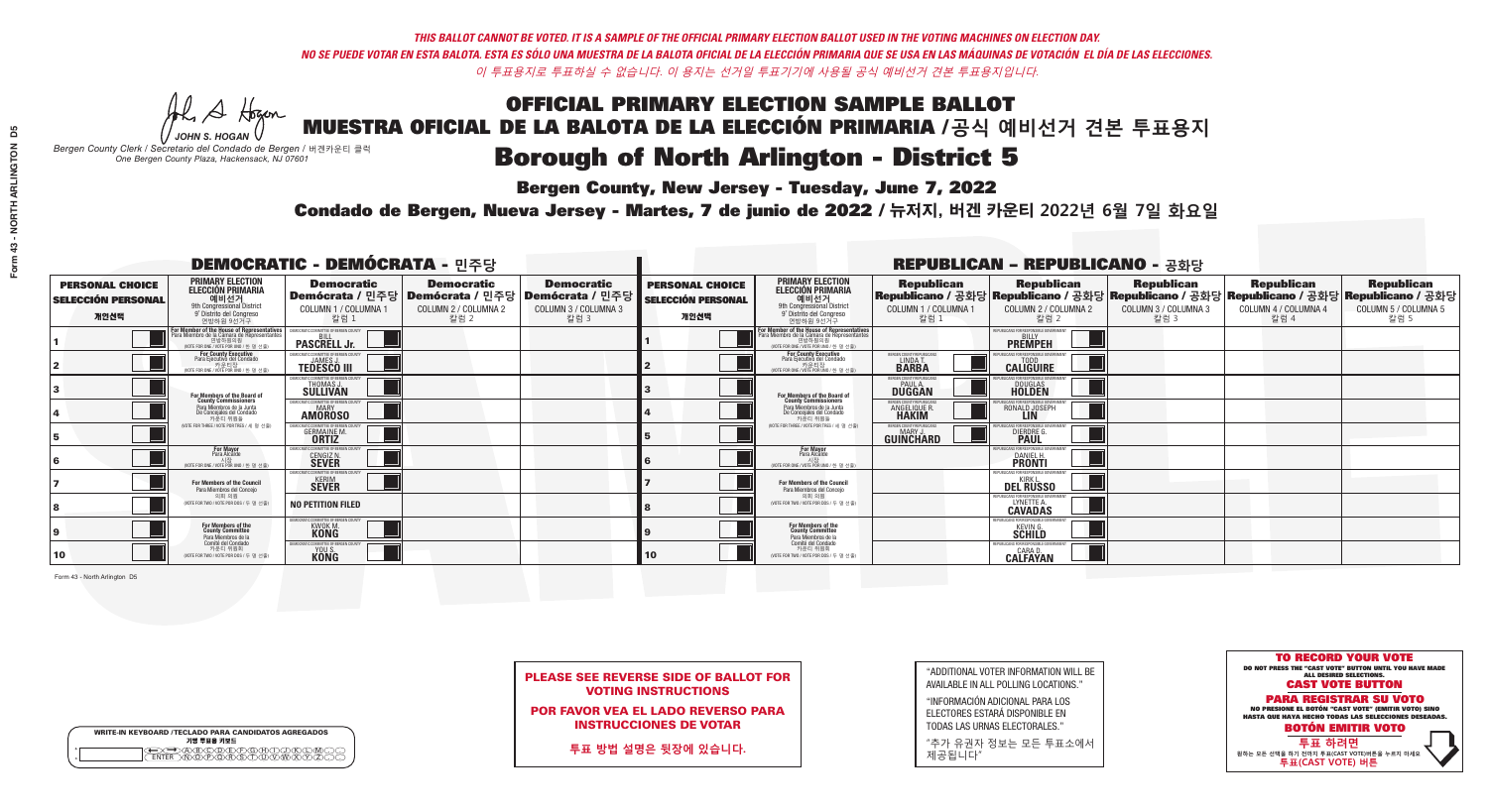A Hogen

**Bergen County, New Jersey - Tuesday, June 7, 2022** 

| <b>WRITE-IN KEYBOARD /TECLADO PARA CANDIDATOS AGREGADOS</b><br>기명 투표용 키보드 |  |
|---------------------------------------------------------------------------|--|
| DABODEEOHD.<br>WWD.P.Q.R.S.NUMM<br><b>FNTFR</b>                           |  |

*JOHN S. HOGAN Bergen County Clerk / Secretario del Condado de Bergen /* 버겐카운티 클럭 *One Bergen County Plaza, Hackensack, NJ 07601*

Condado de Bergen, Nueva Jersey - Martes, 7 de junio de 2022 / 뉴저지, 버겐 카운티 2022년 6월 7일 화요일 *One Bergen County Plaza, Hackensack, NJ 07601*



PLEASE SEE REVERSE SIDE OF BALLOT FOR VOTING INSTRUCTIONS

POR FAVOR VEA EL LADO REVERSO PARA INSTRUCCIONES DE VOTAR

**투표 방법 설명은 뒷장에 있습니다.**

| "ADDITIONAL VOTER INFORMATION WILL BE |
|---------------------------------------|
| AVAILABLE IN ALL POLLING LOCATIONS."  |

"INFORMACIÓN ADICIONAL PARA LOS ELECTORES ESTARÁ DISPONIBLE EN TODAS LAS URNAS ELECTORALES."

"추가 유권자 정보는 모든 투표소에서 제공됩니다"

| <b>DEMOCRATIC - DEMÓCRATA - 민주당</b>                         |                                                                                                                                                      |                                                         |                                                                                                        |                                                   |                                                             | <b>REPUBLICAN - REPUBLICANO - 공화당</b>                                                                                                       |                                                             |                                                                    |                                                                                                                                                 |                                                   |                                                   |  |
|-------------------------------------------------------------|------------------------------------------------------------------------------------------------------------------------------------------------------|---------------------------------------------------------|--------------------------------------------------------------------------------------------------------|---------------------------------------------------|-------------------------------------------------------------|---------------------------------------------------------------------------------------------------------------------------------------------|-------------------------------------------------------------|--------------------------------------------------------------------|-------------------------------------------------------------------------------------------------------------------------------------------------|---------------------------------------------------|---------------------------------------------------|--|
| <b>PERSONAL CHOICE</b><br><b>SELECCIÓN PERSONAL</b><br>개인선택 | <b>PRIMARY ELECTION</b><br><b>ELECCIÓN PRIMARIA</b><br>예비선거<br>애 Congressional District<br>9° Distrito del Congreso<br>연방하원 9선거구                     | <b>Democratic</b><br>COLUMN 1 / COLUMNA 1<br>칼럼 1       | <b>Democratic</b><br>│Demócrata / 민주당│Demócrata / 민주당│Demócrata / 민주당│<br>COLUMN 2 / COLUMNA 2<br>칼럼 2 | <b>Democratic</b><br>COLUMN 3 / COLUMNA 3<br>칼럼 3 | <b>PERSONAL CHOICE</b><br><b>SELECCIÓN PERSONAL</b><br>개인선택 | <b>PRIMARY ELECTION</b><br>ELECCIÓN PRIMARIA<br>9th Congressional District<br>9° Distrito del Congreso<br>연방하원 9선거구                         | <b>Republican</b><br>COLUMN 1 / COLUMNA 1<br>칼럼             | <b>Republican</b><br>COLUMN 2 / COLUMNA 2<br>칼럼 2                  | <b>Republican</b><br>│Republicano / 공화당│Republicano / 공화당│Republicano / 공화당│Republicano / 공화당│Republicano / 공화당<br>COLUMN 3 / COLUMNA 3<br>칼럼 3 | <b>Republican</b><br>COLUMN 4 / COLUMNA 4<br>칼럼 4 | <b>Republican</b><br>COLUMN 5 / COLUMNA 5<br>칼럼 5 |  |
|                                                             | F <b>or Member of the House of Representatives</b><br>Para Miembro de la Cámara de Representantes<br>연방하원의원<br>(VOTE FOR ONE / VOTE POR UNO / 한 명 선출 | COMMITTEE OF BERGEN COUNTY<br><b>PASCRELL Jr.</b>       |                                                                                                        |                                                   |                                                             | For Member of the House of Representatives<br>Para Miembro de la Cámara de Representantes<br>겨방하워의워<br>NOTE FOR ONE / VOTE POR UNO / 한 명 선출 |                                                             | PUBLICANS FOR RESPONSIBLE GOVERNMENT<br><b>PREMPEH</b>             |                                                                                                                                                 |                                                   |                                                   |  |
|                                                             | For County Executive<br>Para Ejecutivo del Condado<br>WOTE FOR ONE / VOTE POR UNO / 한 명 선출)                                                          | <b>TEDESCO III</b>                                      |                                                                                                        |                                                   |                                                             | For County Executive<br>Para Ejecutivo del Condado<br>WOTE FOR ONE / VOTE POR UNO / 한 명 선출)                                                 | ERGEN COUNTY REPUBLICAN<br>LINDA T.                         | <b>CALIGUIRE</b>                                                   |                                                                                                                                                 |                                                   |                                                   |  |
|                                                             | For Members of the Board of<br>County Commissioners                                                                                                  | <b>EMOCRATIC COMMITTEE OF BERGEN COUNT</b><br>THOMAS J. |                                                                                                        |                                                   |                                                             | For Members of the Board of<br>County Commissioners                                                                                         | BERGEN COUNTY REPUBLICAN<br><b>PAUL A.</b><br><b>DUGGAN</b> | <b>DOUGLAS</b><br><b>HOLDEN</b>                                    |                                                                                                                                                 |                                                   |                                                   |  |
|                                                             | Para Miembros de la Junta<br>De Concejales del Condado<br>카우티 위원들                                                                                    | MOCRATIC COMMITTEE OF BERGEN COUNTY<br><b>AMOROSO</b>   |                                                                                                        |                                                   |                                                             | Para Miembros de la Junta<br>De Concejales del Condado<br>카우티 위원들                                                                           | 'ERGEN COUNTY REPUBLICAI<br>ANGELIQUE F<br><b>HAKIM</b>     | RONALD JOSEPH<br><b>LIN</b>                                        |                                                                                                                                                 |                                                   |                                                   |  |
|                                                             | (VOTE FOR THREE / VOTE POR TRES / 세 명 선출)                                                                                                            | IATIC COMMITTEE OF RERGEN O<br><b>GERMAINE M.</b>       |                                                                                                        |                                                   |                                                             | NOTE FOR THREE / VOTE POR TRES / 세 명 선출)                                                                                                    | ERGEN COUNTY REPUBLICAN<br>MARY J<br>GUINCHARD              | DIERDRE G                                                          |                                                                                                                                                 |                                                   |                                                   |  |
| Iб                                                          | <b>For Mayor</b><br>Para Alcalde                                                                                                                     | ATIC COMMITTEE OF BERGEN COUNTY<br><b>CENGIZ N.</b>     |                                                                                                        |                                                   |                                                             | <b>For Mayor</b><br>Para Alcalde<br>NOTE FOR ONE / VOTE POR UNO / 한 명 선출                                                                    |                                                             | FOR RESPONSIBLE GO<br>DANIEL H.                                    |                                                                                                                                                 |                                                   |                                                   |  |
|                                                             | For Members of the Council<br>Para Miembros del Conceio                                                                                              | MOCRATIC COMMITTEE OF BERGEN COUNTY<br><b>SEVER</b>     |                                                                                                        |                                                   |                                                             | <b>For Members of the Council</b><br>Para Miembros del Conceio                                                                              |                                                             | PUBLICANS FOR RESPONSIBLE GO<br><b>DEL RUSSO</b>                   |                                                                                                                                                 |                                                   |                                                   |  |
|                                                             | 의회 의워<br>(VOTE FOR TWO / VOTE POR DOS / 두 명 선출)                                                                                                      | <b>NO PETITION FILED</b>                                |                                                                                                        |                                                   |                                                             | 이히 이워<br>(VOTE FOR TWO / VOTE POR DOS / 두 명 선출)                                                                                             |                                                             | PUBLICANS FOR RESPONSIBLE G<br>LYNETTE A.                          |                                                                                                                                                 |                                                   |                                                   |  |
|                                                             | For Members of the<br>County Committee<br>Para Miembros de la                                                                                        | <b>NO PETITION FILED</b>                                |                                                                                                        |                                                   |                                                             | For Members of the<br>County Committee<br>Para Miembros de la                                                                               |                                                             | UBLICANS FOR RESPONSIBLE (<br>CHRISTOPHER A.<br><b>LAMBO</b>       |                                                                                                                                                 |                                                   |                                                   |  |
| 10                                                          | Comité del Condado<br>카운티 위원회<br>(VOTE FOR TWO / VOTE POR DOS / 두 명 선출)                                                                              | <b>NO PETITION FILED</b>                                |                                                                                                        |                                                   | $ 10\rangle$                                                | Comité del Condado<br>카운티 위원회<br>(VOTE FOR TWO / VOTE POR DOS / 두 명 선출)                                                                     |                                                             | EPUBLICANS FOR RESPONSIBLE G<br><b>GRACE C.</b><br><b>Di GANGI</b> |                                                                                                                                                 |                                                   |                                                   |  |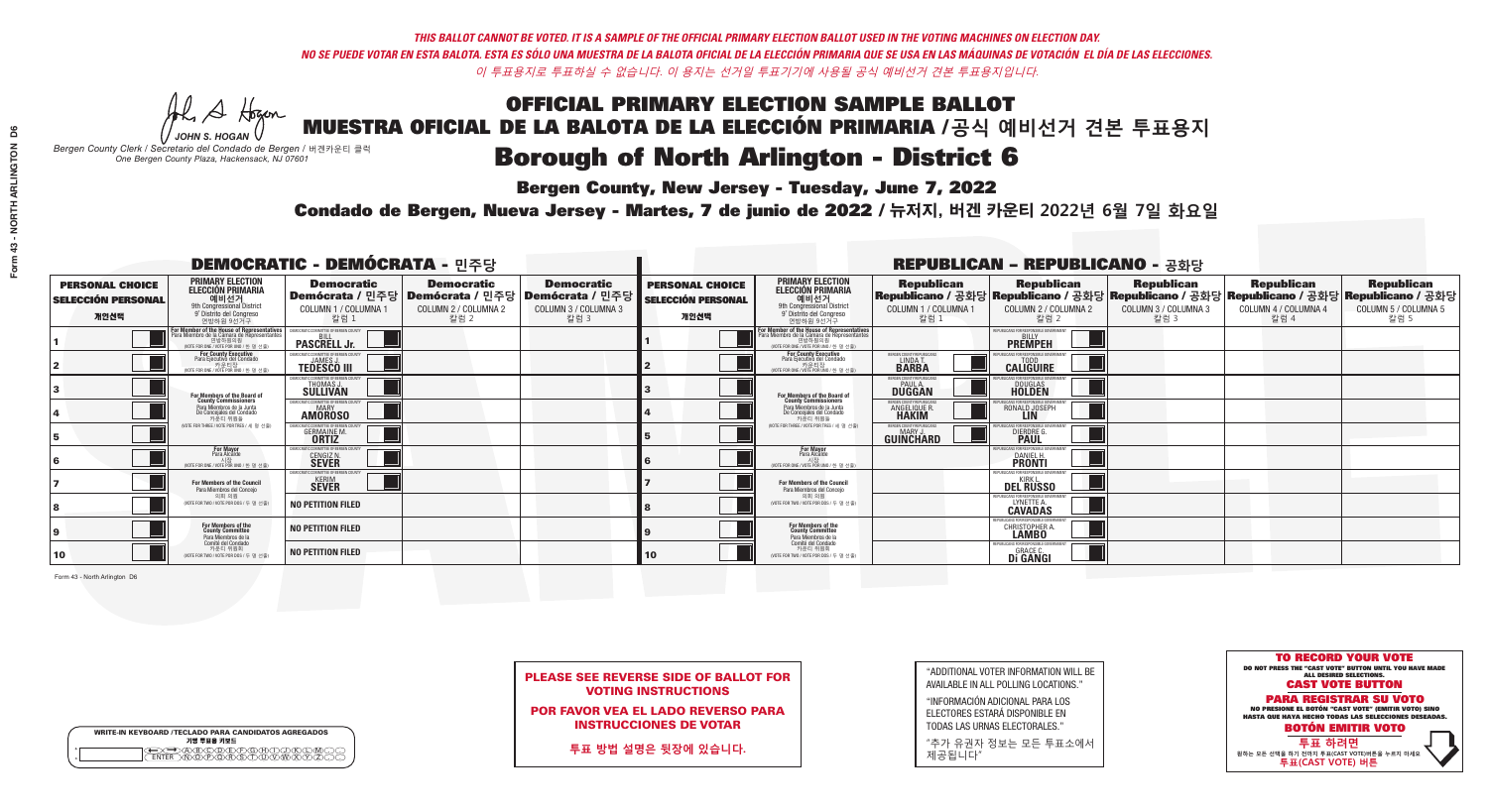A Hogan

**Bergen County, New Jersey - Tuesday, June 7, 2022** 

| <b>WRITE-IN KEYBOARD /TECLADO PARA CANDIDATOS AGREGADOS</b><br>기명 투표용 키보드 |  |
|---------------------------------------------------------------------------|--|
| E@®©®®®®®®©©®<br>BM®®®®®®®™™®®®                                           |  |

*JOHN S. HOGAN Bergen County Clerk / Secretario del Condado de Bergen /* 버겐카운티 클럭 *One Bergen County Plaza, Hackensack, NJ 07601*



PLEASE SEE REVERSE SIDE OF BALLOT FOR VOTING INSTRUCTIONS

POR FAVOR VEA EL LADO REVERSO PARA INSTRUCCIONES DE VOTAR

**투표 방법 설명은 뒷장에 있습니다.**

| "ADDITIONAL VOTER INFORMATION WILL BE |
|---------------------------------------|
| AVAILABLE IN ALL POLLING LOCATIONS."  |

"INFORMACIÓN ADICIONAL PARA LOS ELECTORES ESTARÁ DISPONIBLE EN TODAS LAS URNAS ELECTORALES."

"추가 유권자 정보는 모든 투표소에서 제공됩니다"

Condado de Bergen, Nueva Jersey - Martes, 7 de junio de 2022 / 뉴저지, 버겐 카운티 2022년 6월 7일 화요일 *One Bergen County Plaza, Hackensack, NJ 07601*

| <b>DEMOCRATIC - DEMÓCRATA - 민주당</b>                         |                                                                                                                                                           |                                                            |                                                                                                        |                                                   |                                                             | <b>REPUBLICAN - REPUBLICANO - 공화당</b>                                                                                                             |                                                                   |                                                                    |                                                                                                                                                 |                                                   |                                                   |  |  |
|-------------------------------------------------------------|-----------------------------------------------------------------------------------------------------------------------------------------------------------|------------------------------------------------------------|--------------------------------------------------------------------------------------------------------|---------------------------------------------------|-------------------------------------------------------------|---------------------------------------------------------------------------------------------------------------------------------------------------|-------------------------------------------------------------------|--------------------------------------------------------------------|-------------------------------------------------------------------------------------------------------------------------------------------------|---------------------------------------------------|---------------------------------------------------|--|--|
| <b>PERSONAL CHOICE</b><br><b>SELECCIÓN PERSONAL</b><br>개인선택 | <b>PRIMARY ELECTION</b><br><b>ELECCIÓN PRIMARIA</b><br>예비선거<br>애비선거<br>9° Distrito del Congreso<br>연방하원 9선거구                                              | <b>Democratic</b><br>COLUMN 1 / COLUMNA 1<br>칼럼 :          | <b>Democratic</b><br>│Demócrata / 민주당│Demócrata / 민주당│Demócrata / 민주당│<br>COLUMN 2 / COLUMNA 2<br>칼럼 2 | <b>Democratic</b><br>COLUMN 3 / COLUMNA 3<br>칼럼 3 | <b>PERSONAL CHOICE</b><br><b>SELECCIÓN PERSONAL</b><br>개인선택 | <b>PRIMARY ELECTION</b><br>ELECCIÓN PRIMARIA<br>9th Congressional District<br>9° Distrito del Congreso<br>연방하원 9선거구                               | <b>Republican</b><br>COLUMN 1 / COLUMNA 1<br>칼럼 1                 | <b>Republican</b><br>COLUMN 2 / COLUMNA 2<br>칼럼 2                  | <b>Republican</b><br> Republicano / 공화당 Republicano / 공화당 Republicano / 공화당 Republicano / 공화당 Republicano / 공화당<br>COLUMN 3 / COLUMNA 3<br>칼럼 3 | <b>Republican</b><br>COLUMN 4 / COLUMNA 4<br>칼럼 4 | <b>Republican</b><br>COLUMN 5 / COLUMNA 5<br>칼럼 5 |  |  |
|                                                             | or M <mark>ember of the House of Representatives</mark><br>ara Miembro de la Cámara de Representantes<br>연방하원의원<br>(VOTE FOR ONE / VOTE POR UNO / 한 명 선출) | <b>PASCRELL Jr.</b>                                        |                                                                                                        |                                                   |                                                             | <b>for Member of the House of Representatives</b><br>Para Miembro de la Cámara de Representantes<br>연방하원의원<br>NOTE FOR ONE / VOTE POR UNO / 하 명 · |                                                                   | PUBLICANS FOR RESPONSIBLE GOVERNM<br><b>PREMPEH</b>                |                                                                                                                                                 |                                                   |                                                   |  |  |
|                                                             | For County Executive<br>Para Ejecutivo del Condado<br>7 카운티장<br>(VOTE FOR ONE / VOTE POR UNO / 한 명 선출)                                                    | EMOCRATIC COMMITTEE OF BERGEN COUNTY<br><b>TEDESCO III</b> |                                                                                                        |                                                   |                                                             | For County Executive<br>Para Ejecutivo del Condado<br>가운티장<br>(VOTE FOR ONE / VOTE POR UNO / 한 명 선출)                                              | ERGEN COUNTY REPUBLICAN<br>LINDA T.                               | <b>CALIGUIRE</b>                                                   |                                                                                                                                                 |                                                   |                                                   |  |  |
|                                                             | For Members of the Board of<br>County Commissioners                                                                                                       | IOCRATIC COMMITTEE OF BERGEN COUNT<br>THOMAS J.            |                                                                                                        |                                                   |                                                             | For Members of the Board of<br>County Commissioners                                                                                               | <b>ERGEN COUNTY REPUBLICAN</b><br><b>PAUL A.</b><br><b>DUGGAN</b> | <b>DOUGLAS</b>                                                     |                                                                                                                                                 |                                                   |                                                   |  |  |
|                                                             | Para Miembros de la Junta<br>De Concejales del Condado<br>카우티 위원들                                                                                         | MOCRATIC COMMITTEE OF BERGEN COUN'<br><b>AMOROSO</b>       |                                                                                                        |                                                   |                                                             | Para Miembros de la Junta<br>De Concejales del Condado<br>카우티 위원들                                                                                 | ERGEN COUNTY REPUBLICAN<br>ANGELIQUE F<br><b>HAKIM</b>            | RONALD JOSEPH                                                      |                                                                                                                                                 |                                                   |                                                   |  |  |
|                                                             | (VOTE FOR THREE / VOTE POR TRES / 세 명 선출)                                                                                                                 | ITIC COMMITTEE OF RERGEN COLIN<br><b>GERMAINE M.</b>       |                                                                                                        |                                                   |                                                             | (VOTE FOR THREE / VOTE POR TRES / 세 명 선출)                                                                                                         | ERGEN COUNTY REPUBLICANS<br><b>GUINCHARD</b>                      | CANS FOR RESPONSIRI E GI<br>DIERDRE G.                             |                                                                                                                                                 |                                                   |                                                   |  |  |
|                                                             | For Mayor<br>Para Alcalde<br>시장<br>(VOTE FOR ONE / VOTE POR UNO / 한 명 선립                                                                                  | MOCRATIC COMMITTEE OF BERGEN COUNTY<br><b>CENGIZ N.</b>    |                                                                                                        |                                                   |                                                             | For Mayor<br>Para Alcalde<br>(VOTE FOR ONE / VOTE POR UNO / 한 명 선출)                                                                               |                                                                   | <b>DANIEL H.</b><br><b>PRONTI</b>                                  |                                                                                                                                                 |                                                   |                                                   |  |  |
|                                                             | For Members of the Council<br>Para Miembros del Conceio                                                                                                   | OCRATIC COMMITTEE OF BERGEN COUNTY<br><b>SEVER</b>         |                                                                                                        |                                                   |                                                             | <b>For Members of the Council</b><br>Para Miembros del Conceio                                                                                    |                                                                   | PUBLICANS FOR RESPONSIBLE GOVERNMENT<br><b>DEL RUSSO</b>           |                                                                                                                                                 |                                                   |                                                   |  |  |
|                                                             | 의회 의원<br>(VOTE FOR TWO / VOTE POR DOS / 두 명 선출)                                                                                                           | <b>NO PETITION FILED</b>                                   |                                                                                                        |                                                   |                                                             | 의회 의원<br>(VOTE FOR TWO / VOTE POR DOS / 두 명 선출)                                                                                                   |                                                                   | <b>CAVADAS</b>                                                     |                                                                                                                                                 |                                                   |                                                   |  |  |
|                                                             | For Members of the<br>County Committee<br>Para Miembros de la                                                                                             | MOCRATIC COMMITTEE OF BERGEN COUNTY<br>ANTONICHOLAS        |                                                                                                        |                                                   |                                                             | For Members of the<br>County Committee<br>Para Miembros de la<br>Comité del Condado                                                               |                                                                   | FPUBLICANS FOR RESPONSIBLE GO<br><b>GEORGE</b><br><b>ROSKO</b>     |                                                                                                                                                 |                                                   |                                                   |  |  |
| 10                                                          | Comité del Condado<br>카운티 위원회<br>(VOTE FOR TWO / VOTE POR DOS / 두 명 선출)                                                                                   | DEMOCRATIC COMMITTEE OF BERGEN COUNTY<br><b>PISCIOTTA</b>  |                                                                                                        |                                                   | $ 10\rangle$                                                | 카운티 위원회<br>(VOTE FOR TWO / VOTE POR DOS / 두 명 선출)                                                                                                 |                                                                   | PUBLICANS FOR RESPONSIBLE GOVERNMENT<br>DONNA.<br><b>FITZHENRY</b> |                                                                                                                                                 |                                                   |                                                   |  |  |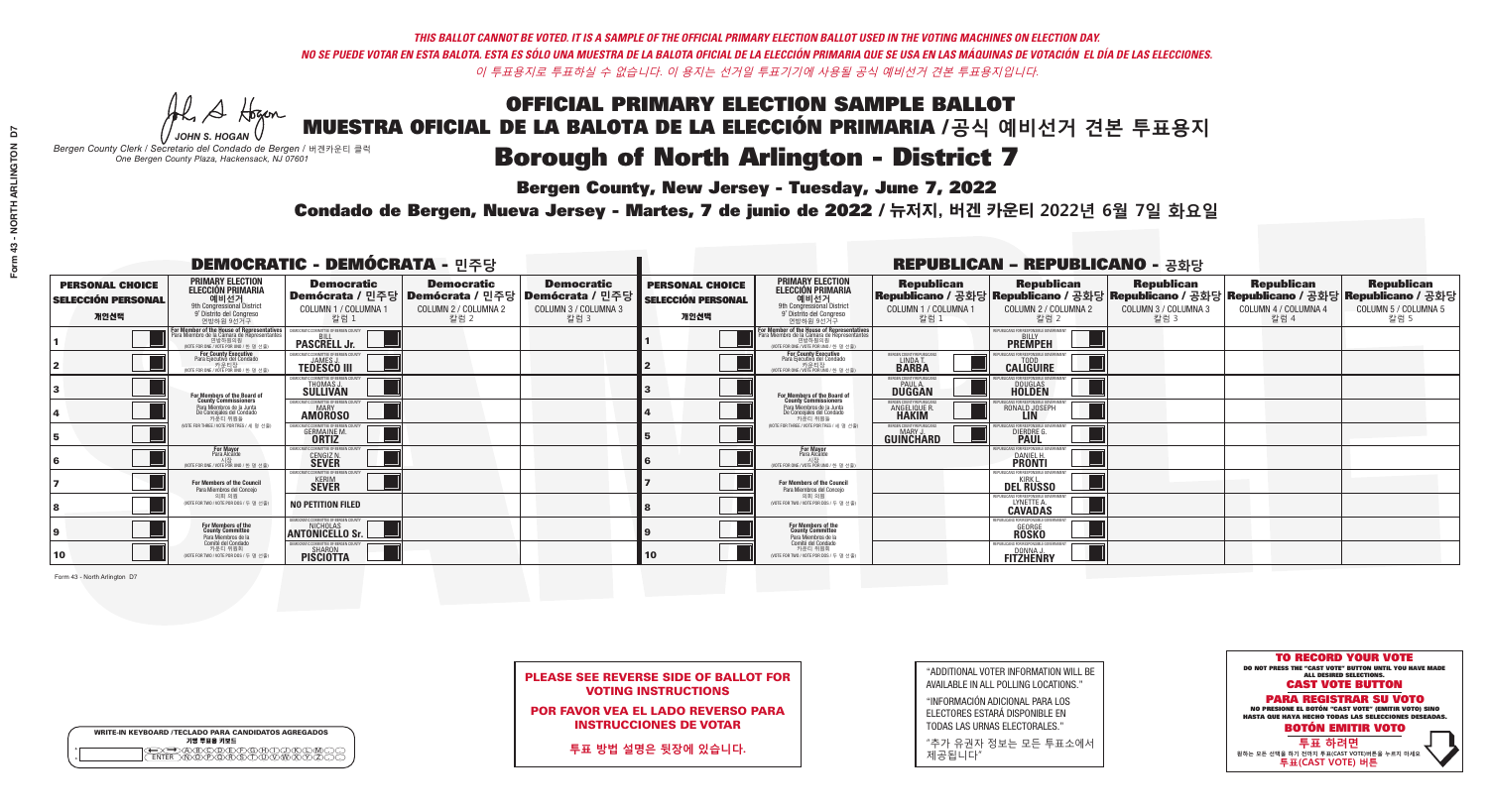A Hogan

**Bergen County, New Jersey - Tuesday, June 7, 2022** 

| <b>WRITE-IN KEYBOARD /TECLADO PARA CANDIDATOS AGREGADOS</b><br>기명 투표용 키보드 |  |
|---------------------------------------------------------------------------|--|
| DA BO DE FORDIDO<br>DINDRORSTUDIWAY<br><b>ENTER</b>                       |  |

*JOHN S. HOGAN Bergen County Clerk / Secretario del Condado de Bergen /* 버겐카운티 클럭 *One Bergen County Plaza, Hackensack, NJ 07601*



PLEASE SEE REVERSE SIDE OF BALLOT FOR VOTING INSTRUCTIONS

POR FAVOR VEA EL LADO REVERSO PARA INSTRUCCIONES DE VOTAR

**투표 방법 설명은 뒷장에 있습니다.**

"ADDITIONAL VOTER INFORMATION WILL BE AVAILABLE IN ALL POLLING LOCATIONS."

"INFORMACIÓN ADICIONAL PARA LOS ELECTORES ESTARÁ DISPONIBLE EN TODAS LAS URNAS ELECTORALES."

"추가 유권자 정보는 모든 투표소에서 제공됩니다"

Condado de Bergen, Nueva Jersey - Martes, 7 de junio de 2022 / 뉴저지, 버겐 카운티 2022년 6월 7일 화요일 *One Bergen County Plaza, Hackensack, NJ 07601*

|                                                             | <b>REPUBLICAN - REPUBLICANO - 공화당</b>                                                                                                         |                                                                        |                                                   |                                                                                                        |                                                             |                                                                                                                                                       |                                                            |                                                                                                                                                |                                                   |                                                   |                                                   |
|-------------------------------------------------------------|-----------------------------------------------------------------------------------------------------------------------------------------------|------------------------------------------------------------------------|---------------------------------------------------|--------------------------------------------------------------------------------------------------------|-------------------------------------------------------------|-------------------------------------------------------------------------------------------------------------------------------------------------------|------------------------------------------------------------|------------------------------------------------------------------------------------------------------------------------------------------------|---------------------------------------------------|---------------------------------------------------|---------------------------------------------------|
| <b>PERSONAL CHOICE</b><br><b>SELECCIÓN PERSONAL</b><br>개인선택 | <b>PRIMARY ELECTION</b><br><b>ELECCIÓN PRIMARIA</b><br>예비선거<br>9th Congressional District<br>9° Distrito del Congreso<br>연방하원 9선거구            | <b>Democratic</b><br>COLUMN 1 / COLUMNA 1<br>칼럼 1                      | <b>Democratic</b><br>COLUMN 2 / COLUMNA 2<br>칼럼 2 | <b>Democratic</b><br>│Demócrata / 민주당│Demócrata / 민주당│Demócrata / 민주당│<br>COLUMN 3 / COLUMNA 3<br>칼럼 3 | <b>PERSONAL CHOICE</b><br><b>SELECCIÓN PERSONAL</b><br>개인선택 | <b>PRIMARY ELECTION</b><br><b>ELECCIÓN PRIMARIA</b><br>예비선거<br>9th Congressional District<br>9° Distrito del Congreso<br>연방하원 9선거구                    | <b>Republican</b><br>COLUMN 1 / COLUMNA 1<br>칼럼 1          | <b>Republican</b><br>Republicano / 공화당 Republicano / 공화당 Republicano / 공화당 Republicano / 공화당 Republicano / 공화당<br>COLUMN 2 / COLUMNA 2<br>칼럼 2 | <b>Republican</b><br>COLUMN 3 / COLUMNA 3<br>칼럼 3 | <b>Republican</b><br>COLUMN 4 / COLUMNA 4<br>칼럼 4 | <b>Republican</b><br>COLUMN 5 / COLUMNA 5<br>칼럼 5 |
|                                                             | For Member of the House of Representatives<br>Para Miembro de la Cámara de Representantes<br>연방하원의원<br>(VOTE FOR ONE / VOTE POR UNO / 한 명 선출) | <b>PASCRELL Jr.</b>                                                    |                                                   |                                                                                                        |                                                             | <b>For Member of the House of Representatives<br/>Para Miembro de la Cámara de Representantes</b><br>연방하원의원<br>(VOTE FOR ONE / VOTE POR UNO / 한 명 선출) |                                                            | PUBLICANS FOR RESPONSIBLE GOVERNMEN<br><b>PREMPEH</b>                                                                                          |                                                   |                                                   |                                                   |
|                                                             | <b>For County Executive</b><br>Para Ejecutivo del Condado<br>카운티장<br>(VOTE FOR ONE / VOTE POR UNO / 한 명 선출)                                   | EMOCRATIC COMMITTEE OF BERGEN COUNTY<br><b>TEDESCO III</b>             |                                                   |                                                                                                        |                                                             | <b>For County Executive</b><br>Para Ejecutivo del Condado<br>7) 카운티장<br>(VOTE FOR ONE / VOTE POR UNO / 한 명 선출)                                        | BERGEN COUNTY REPUBLICAN<br>LINDA T.                       | <b>CALIGUIRE</b>                                                                                                                               |                                                   |                                                   |                                                   |
|                                                             | For Members of the Board of<br>County Commissioners                                                                                           | EMOCRATIC COMMITTEE OF BERGEN COUNT<br>THOMAS J.                       |                                                   |                                                                                                        |                                                             | For Members of the Board of<br>County Commissioners                                                                                                   | ERGEN COUNTY REPUBLICAN<br><b>PAUL A.</b><br><b>DUGGAN</b> | <b>DOUGLAS</b>                                                                                                                                 |                                                   |                                                   |                                                   |
|                                                             | Para Miembros de la Junta<br>De Concejales del Condado<br>카우티 위원들                                                                             | MOCRATIC COMMITTEE OF BERGEN COUNTY<br><b>AMOROSO</b>                  |                                                   |                                                                                                        |                                                             | Para Miembros de la Junta<br>De Concejales del Condado<br>카운티 위원들                                                                                     | ERGEN COUNTY REPUBLICAN<br>ANGELIQUE R                     | RONALD JOSEPH                                                                                                                                  |                                                   |                                                   |                                                   |
|                                                             | (VOTE FOR THREE / VOTE POR TRES / 세 명 선출)                                                                                                     | CRATIC COMMITTEE OF RERGEN COUN<br><b>GERMAINE M.</b>                  |                                                   |                                                                                                        |                                                             | (VOTE FOR THREE / VOTE POR TRES / 세 명 선출)                                                                                                             | <b>'ERGEN COUNTY REPUBLICANS</b><br><b>GUINCHARD</b>       | LICANS FOR RESPONSIBLE G<br>DIERDRE G                                                                                                          |                                                   |                                                   |                                                   |
|                                                             | <b>For Mayor</b><br>Para Alcalde<br>NOTE FOR ONE / VOTE POR UNO / 한 명 /                                                                       | EMOCRATIC COMMITTEE OF BERGEN COUNT<br>CENGIZ N.                       |                                                   |                                                                                                        |                                                             | <b>For Mayor</b><br>Para Alcalde<br>NOTE FOR ONE / VOTE POR UNO / 한 명 선출                                                                              |                                                            | DANIEL H.                                                                                                                                      |                                                   |                                                   |                                                   |
|                                                             | For Members of the Council<br>Para Miembros del Conceio                                                                                       | MOCRATIC COMMITTEE OF BERGEN COUNTY<br><b>SEVER</b>                    |                                                   |                                                                                                        |                                                             | For Members of the Council<br>Para Miembros del Conceio                                                                                               |                                                            | PUBLICANS FOR RESPONSIBLE GOVERNMEN<br><b>DEL RUSSO</b>                                                                                        |                                                   |                                                   |                                                   |
|                                                             | 의회 의원<br>(VOTE FOR TWO / VOTE POR DOS / 두 명 선출)                                                                                               | <b>NO PETITION FILED</b>                                               |                                                   |                                                                                                        |                                                             | 의회 의원<br>WOTE FOR TWO / VOTE POR DOS / 두 명 선출)                                                                                                        |                                                            | PUBLICANS FOR RESPONSIBLE GO<br>LYNETTE A.                                                                                                     |                                                   |                                                   |                                                   |
|                                                             | For Members of the<br>County Committee<br>Para Miembros de la                                                                                 | MOCRATIC COMMITTEE OF BERGEN COUNTY<br>STEVEN A.                       |                                                   |                                                                                                        |                                                             | For Members of the<br>County Committee<br>Para Miembros de la<br>Comité del Condado                                                                   |                                                            | PUBLICANS FOR RESPONSIBLE G<br><b>GRACI JE.</b>                                                                                                |                                                   |                                                   |                                                   |
| 10                                                          | Comité del Condado<br>카운티 위원회<br>(VOTE FOR TWO / VOTE POR DOS / 두 명 선출)                                                                       | EMOCRATIC COMMITTEE OF BERGEN COUNT<br><b>SHARON</b><br><b>TANELLI</b> |                                                   |                                                                                                        | 10                                                          | 카운티 위원회<br>(VOTE FOR TWO / VOTE POR DOS / 두 명 선출)                                                                                                     |                                                            | PUBLICANS FOR RESPONSIBLE GOVERNMENT<br>WENGRIN                                                                                                |                                                   |                                                   |                                                   |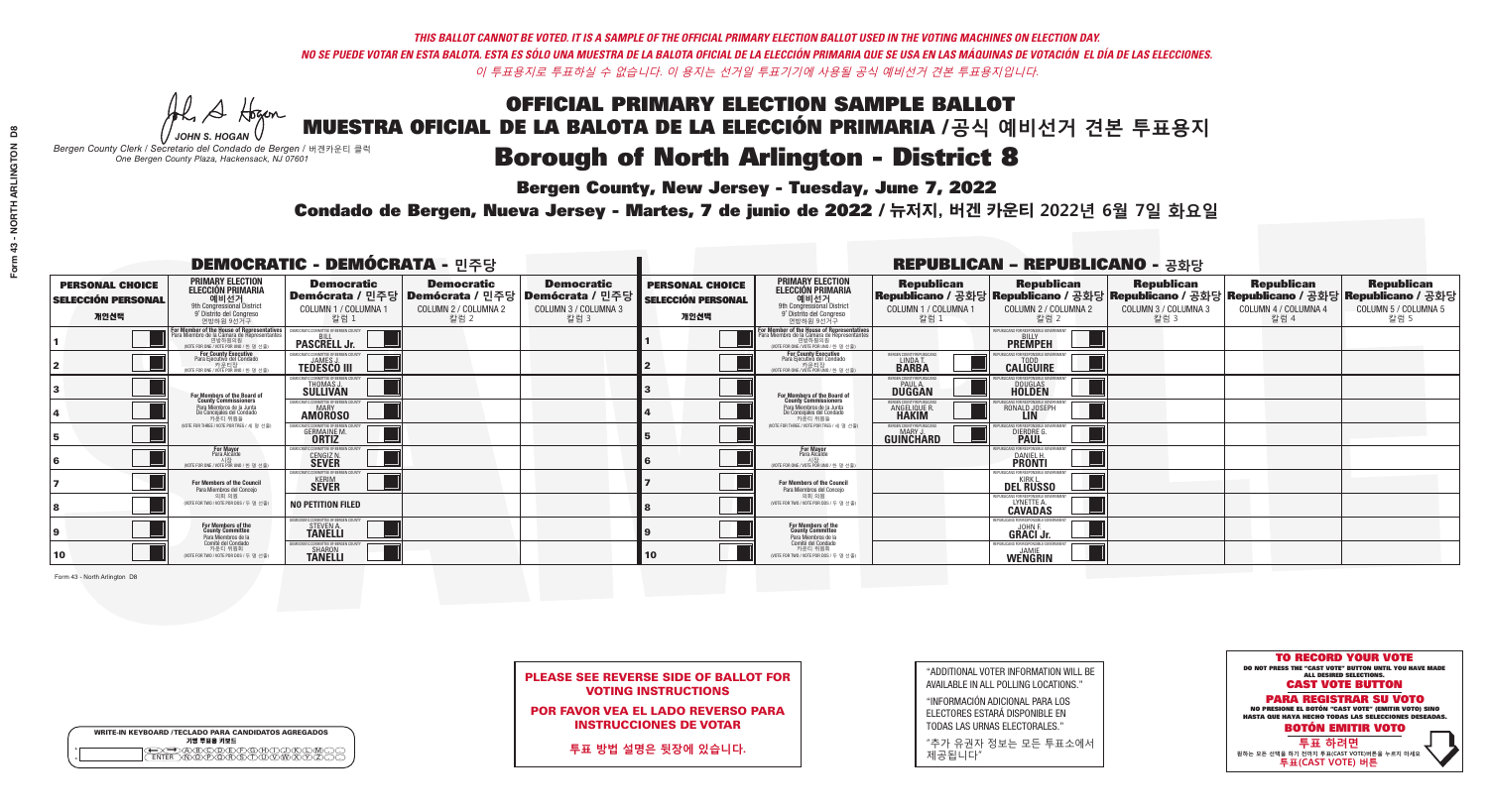A Hogan

**Bergen County, New Jersey - Tuesday, June 7, 2022** 

| <b>WRITE-IN KEYBOARD /TECLADO PARA CANDIDATOS AGREGADOS</b><br>기명 투표용 키보드 |  |
|---------------------------------------------------------------------------|--|
| @@@@@@@@@QQ<br>\M@@@@&\$\DQ\W\X<br><b>FNTFR</b>                           |  |

*JOHN S. HOGAN Bergen County Clerk / Secretario del Condado de Bergen /* 버겐카운티 클럭 *One Bergen County Plaza, Hackensack, NJ 07601*



PLEASE SEE REVERSE SIDE OF BALLOT FOR VOTING INSTRUCTIONS

POR FAVOR VEA EL LADO REVERSO PARA INSTRUCCIONES DE VOTAR

**투표 방법 설명은 뒷장에 있습니다.**

"ADDITIONAL VOTER INFORMATION WILL BE AVAILABLE IN ALL POLLING LOCATIONS."

"INFORMACIÓN ADICIONAL PARA LOS ELECTORES ESTARÁ DISPONIBLE EN TODAS LAS URNAS ELECTORALES."

"추가 유권자 정보는 모든 투표소에서 제공됩니다"

Condado de Bergen, Nueva Jersey - Martes, 7 de junio de 2022 / 뉴저지, 버겐 카운티 2022년 6월 7일 화요일 *One Bergen County Plaza, Hackensack, NJ 07601*

| <b>DEMOCRATIC - DEMÓCRATA - 민주당</b>                         |                                                                                                                                                       |                                                                |                                                                                                        |                                                   |                                                             | <b>REPUBLICAN - REPUBLICANO - 공화당</b>                                                                                                               |                                                            |                                                                        |                                                                                                                                                 |                                                   |                                                   |  |
|-------------------------------------------------------------|-------------------------------------------------------------------------------------------------------------------------------------------------------|----------------------------------------------------------------|--------------------------------------------------------------------------------------------------------|---------------------------------------------------|-------------------------------------------------------------|-----------------------------------------------------------------------------------------------------------------------------------------------------|------------------------------------------------------------|------------------------------------------------------------------------|-------------------------------------------------------------------------------------------------------------------------------------------------|---------------------------------------------------|---------------------------------------------------|--|
| <b>PERSONAL CHOICE</b><br><b>SELECCIÓN PERSONAL</b><br>개인선택 | <b>PRIMARY ELECTION</b><br><b>ELECCIÓN PRIMARIA</b><br>예비선거<br>애 Congressional District<br>9° Distrito del Congreso<br>연방하원 9선거구                      | <b>Democratic</b><br>COLUMN 1 / COLUMNA 1<br>칼럼 1              | <b>Democratic</b><br>│Demócrata / 민주당│Demócrata / 민주당│Demócrata / 민주당│<br>COLUMN 2 / COLUMNA 2<br>칼럼 2 | <b>Democratic</b><br>COLUMN 3 / COLUMNA 3<br>칼럼 3 | <b>PERSONAL CHOICE</b><br><b>SELECCIÓN PERSONAL</b><br>개인선택 | <b>PRIMARY ELECTION</b><br>ELECCIÓN PRIMARIA<br>9th Congressional District<br>9° Distrito del Congreso<br>연방하원 9선거구                                 | <b>Republican</b><br>COLUMN 1 / COLUMNA 1<br>칼럼            | <b>Republican</b><br>COLUMN 2 / COLUMNA 2<br>칼럼 2                      | <b>Republican</b><br>│Republicano / 공화당│Republicano / 공화당│Republicano / 공화당│Republicano / 공화당│Republicano / 공화당<br>COLUMN 3 / COLUMNA 3<br>칼럼 3 | <b>Republican</b><br>COLUMN 4 / COLUMNA 4<br>칼럼 4 | <b>Republican</b><br>COLUMN 5 / COLUMNA 5<br>칼럼 5 |  |
|                                                             | F <b>or Member of the House of Representatives</b><br>Para Miembro de la Cámara de Representantes<br>연방하원의원<br>(VOTE FOR ONE / VOTE POR UNO / 한 명 선출) | COMMITTEE OF BERGEN COUNTY<br><b>PASCRELL Jr.</b>              |                                                                                                        |                                                   |                                                             | <b>For Member of the House of Representatives</b><br>Para Miembro de la Cámara de Representantes<br>겨방하워의워<br>(VOTE FOR ONE / VOTE POR UNO / 한 명 선출 |                                                            | PUBLICANS FOR RESPONSIBLE GOVERNMENT<br><b>PREMPEH</b>                 |                                                                                                                                                 |                                                   |                                                   |  |
|                                                             | <b>For County Executive</b><br>Para Ejecutivo del Condado<br>(VOTE FOR ONE / VOTE POR UNO / 한 명 선출)                                                   | EMOCRATIC COMMITTEE OF BERGEN COUNT<br><b>TEDESCO III</b>      |                                                                                                        |                                                   |                                                             | For County Executive<br>Para Ejecutivo del Condado<br>(VOTE FOR ONE / VOTE POR UNO / 한 명 선출                                                         | ERGEN COUNTY REPUBLICAN<br>LINDA T.                        | <b>CALIGUIRE</b>                                                       |                                                                                                                                                 |                                                   |                                                   |  |
|                                                             | For Members of the Board of<br>County Commissioners                                                                                                   | THOMAS J.                                                      |                                                                                                        |                                                   |                                                             | For Members of the Board of<br>County Commissioners                                                                                                 | ERGEN COUNTY REPUBLICAN<br><b>PAUL A.</b><br><b>DUGGAN</b> | DOUGLAS<br>HOLDEN                                                      |                                                                                                                                                 |                                                   |                                                   |  |
|                                                             | Para Miembros de la Junta<br>De Concejales del Condado<br>카우티 위원들                                                                                     | MOCRATIC COMMITTEE OF RERGEN COUNT<br><b>AMOROSO</b>           |                                                                                                        |                                                   |                                                             | Para Miembros de la Junta<br>De Concejales del Condado<br>카우티 위워들                                                                                   | ERGEN COUNTY REPUBLICAN<br><b>ANGELIQUE R<br/>HAKIM</b>    | RONALD JOSEPH<br><b>LIN</b>                                            |                                                                                                                                                 |                                                   |                                                   |  |
|                                                             | (VOTE FOR THREE / VOTE POR TRES / 세 명 선출)                                                                                                             | <b>GERMAINE M.</b><br><b>ORTIZ</b>                             |                                                                                                        |                                                   |                                                             | NOTE FOR THREE / VOTE POR TRES / 세 명 선출)                                                                                                            | ERGEN COUNTY REPUBLICAN<br>GUINCHARD                       | <b>DIERDRE</b>                                                         |                                                                                                                                                 |                                                   |                                                   |  |
|                                                             | For Mayor<br>Para Alcalde<br>시장<br>(VOTE FOR ONE / VOTE POR UNO / 한 명 선                                                                               | <b>DCRATIC COMMITTEE OF BERGEN COUNT</b><br><b>CENGIZ N.</b>   |                                                                                                        |                                                   |                                                             | <b>For Mayor</b><br>Para Alcalde<br>NOTE FOR ONE / VOTE POR UNO / 한 명 선출)                                                                           |                                                            | IRI ICANS FOR RESPONSIRI E I<br><b>PRONTI</b>                          |                                                                                                                                                 |                                                   |                                                   |  |
|                                                             | For Members of the Council<br>Para Miembros del Conceio                                                                                               | OCRATIC COMMITTEE OF BERGEN COUNTY<br><b>SEVER</b>             |                                                                                                        |                                                   |                                                             | <b>For Members of the Council</b><br>Para Miembros del Concejo                                                                                      |                                                            | PUBLICANS FOR RESPONSIBLE GOVERNMEN<br><b>KIRK</b><br><b>DEL RUSSO</b> |                                                                                                                                                 |                                                   |                                                   |  |
|                                                             | 의회 의원<br>(VOTE FOR TWO / VOTE POR DOS / 두 명 선출)                                                                                                       | <b>NO PETITION FILED</b>                                       |                                                                                                        |                                                   |                                                             | 이히 이워<br>(VOTE FOR TWO / VOTE POR DOS / 두 명 선출)                                                                                                     |                                                            | PUBLICANS FOR RESPONSIBLE GO<br><b>LYNETTE A.</b>                      |                                                                                                                                                 |                                                   |                                                   |  |
|                                                             | For Members of the<br>County Committee<br>Para Miembros de la<br>Comité del Condado                                                                   | OCRATIC COMMITTEE OF BERGEN COUNTY<br>DANIEL F.                |                                                                                                        |                                                   |                                                             | For Members of the<br>County Committee<br>Para Miembros de la<br>Comité del Condado                                                                 |                                                            | UBLICANS FOR RESPONSIBLE GOV<br>LEONARD J.                             |                                                                                                                                                 |                                                   |                                                   |  |
| 10                                                          | 카운티 위원회<br>(VOTE FOR TWO / VOTE POR DOS / 두 명 선출)                                                                                                     | <b>EMOCRATIC COMMITTEE OF BERGEN COUNTY</b><br><b>WILLIAMS</b> |                                                                                                        |                                                   | 10                                                          | 카운티 위원회<br>(VOTE FOR TWO / VOTE POR DOS / 두 명 선출)                                                                                                   |                                                            | PUBLICANS FOR RESPONSIBLE GO<br><b>ANGELA</b>                          |                                                                                                                                                 |                                                   |                                                   |  |